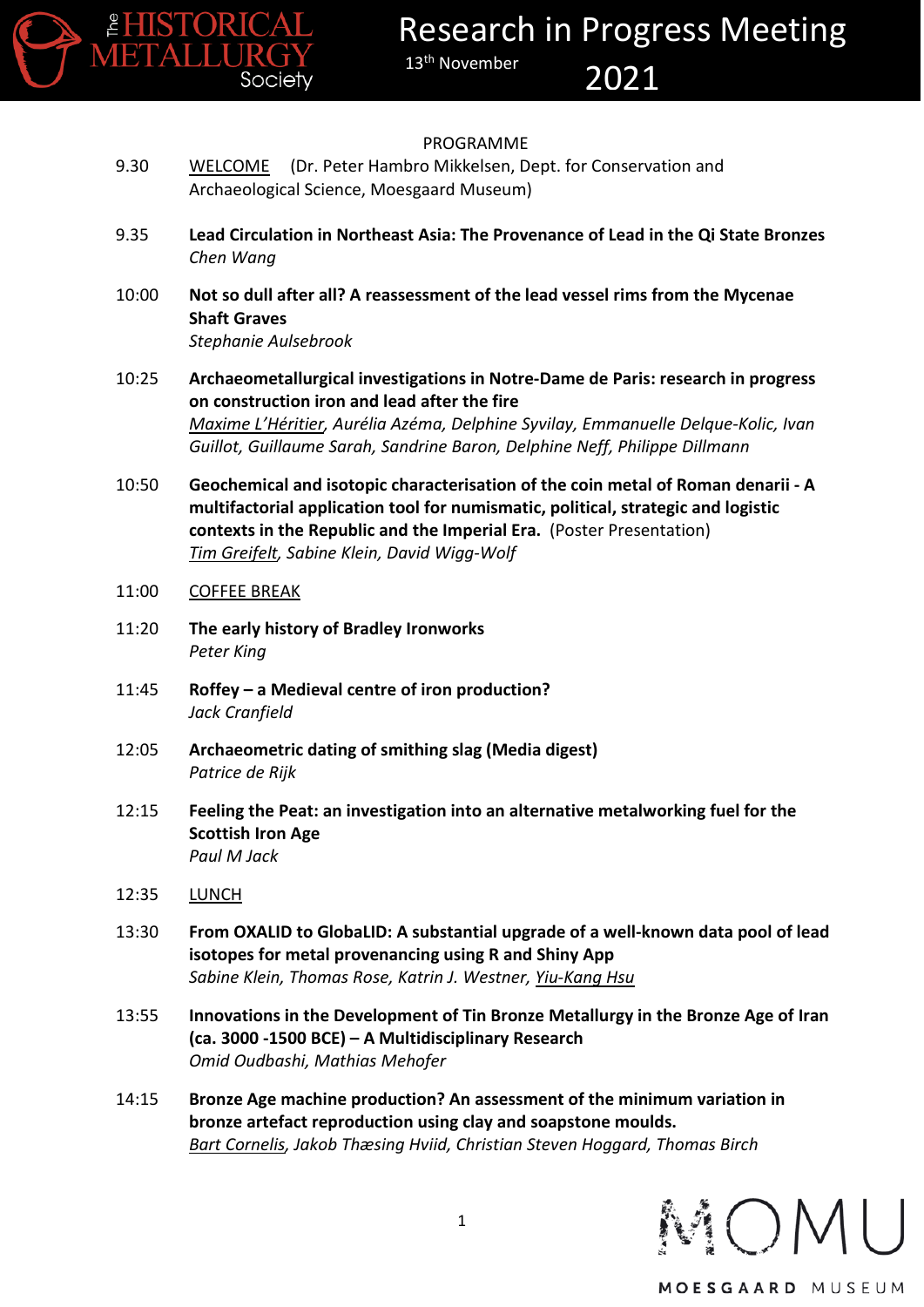

- 14:35 **Investigation of ancient iron and copper production remains from Irtyash Lake (middle Trans-Urals, Russia)** *Ivan S. Stepanov, Dmitry A. Artemyev, Anton M. Naumov, Ivan A. Blinov, Maxim N. Ankushev*
- 14:55 **Attempts to repoduce graphite morphology in ancient Chinese malleable cast iron** *Donald Wagner*
- 15:15 COFFEE BREAK
- 15:30 **A Chaîne Opératoire Approach to Copper Production in the Niari Basin, Republic of the Congo, 15th-17th c. CE** Braden Cordivari
- 15:50 **Fe-P prills in wootz crucibles from Telangana, India** *Meghna Desai, Thilo Rehren, S Jaikishan*
- 16:10 *CUPRUM, QUO VADIS***: "Sheikh-Ali" copper mine, new insights for Cu-As metallurgy in 3rd Millennium BC, Iran** Mohammadamin Emami, Christopher P Thornton
- 16:30 **The Damhus Hoard – Chemical and isotopic results of early Viking silver coinage** *Thomas Birch, Helle Horsnæs, Rasmus Andreasen, Claus Feveile, Mahir Hrnjíc, Jens Christiansen Moesgaard*
- 16:50 DISCUSSION? (Student prize to be announced)
- 17:30 CLOSE

Date: 13<sup>th</sup> November, 2021 Location: Online Zoom Event hosted by Moesgaard Museum, Denmark Time: 9.30 – 17:30 (GMT)

Conference Attendence: Free Registration Link (Eventbrite): [https://hms\\_rip\\_2021.eventbrite.com](https://hms_rip_2021.eventbrite.com/)

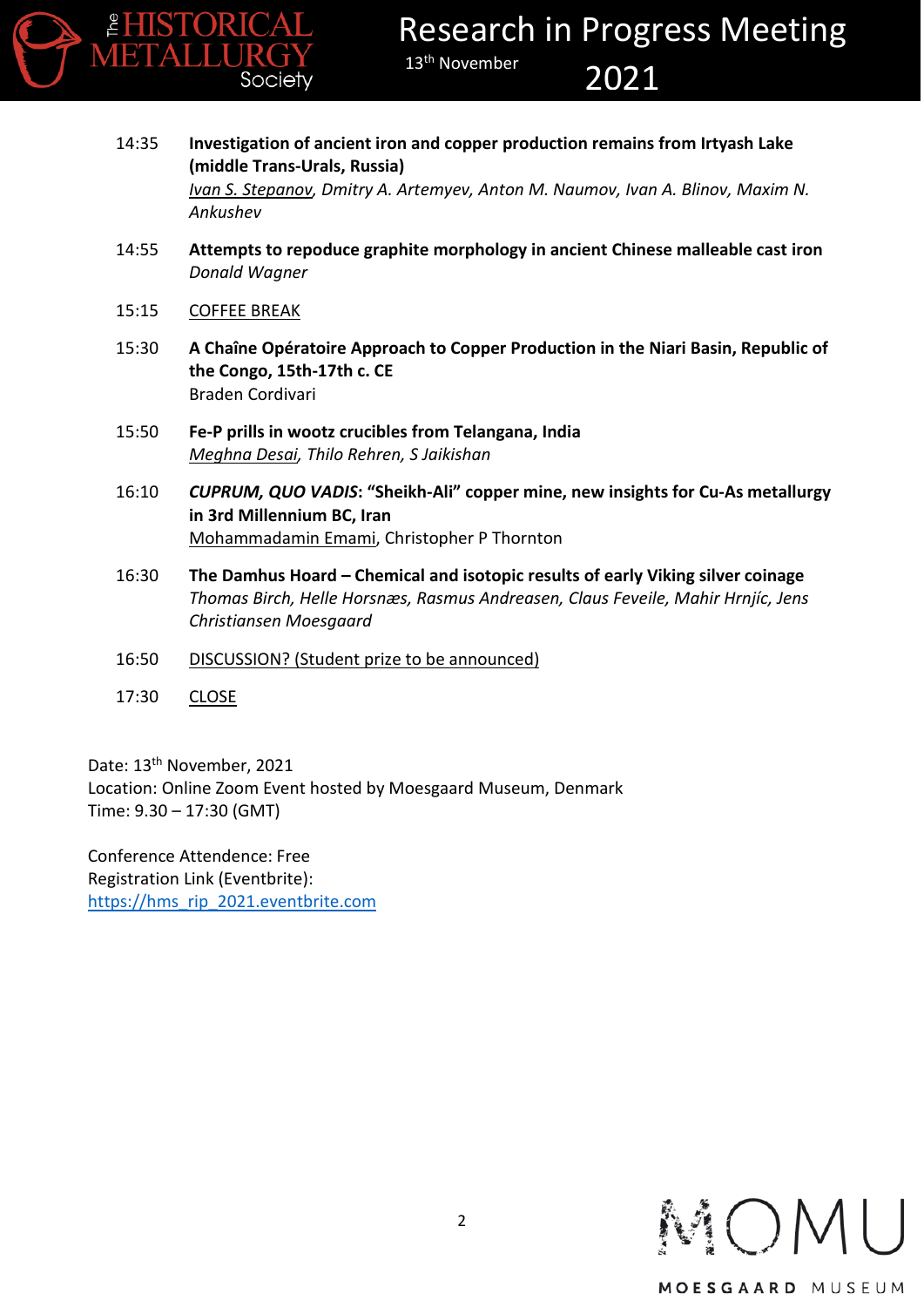

#### ABSTRACTS

# **Lead Circulation in Northeast Asia: The Provenance of Lead in the Qi State Bronzes**

*Chen Wang* (UCL, London)

Linzi city of the Qi State was the largest city in Northeast Asia of the Warring States Period of Ancient China (475 BC-221 BC), with a prominent bronze making industry. However, the provenance of ores used for metal production in Linzi still remains unclear. In this study, the slags from the coin workshop and the bronzes from the cemetery No. 2 of Fenzhuang site, both in Linzi, were analyzed for the lead isotope ratio. The chemical composition analysis shows that the lead concentration of most bronzes and slags was higher than 2 wt%, which implies that lead was added artificially. Our analyses show that the lead isotope data could be divided into three distinctive fields (A, B, C), which indicate that there were at least three different sources of the lead ores for the Linzi metal production. We infer that these three fields are most likely with the ores in Shandong Peninsula, the middle and lower reaches of Yangtze River and Liaoning Province respectively. The result suggested that the lead ores used in the bronze industry of the Qi State were mostly imported from other vassal states, which indicates the high volume of the trading activity in the Qi State during the Warring State Period. Furthermore, some evidences indicated that there was a circulation system among Shandong Peninsula, Liaodong Peninsula, Korean Peninsula and Japan Islands.

**Not so dull after all? A reassessment of the lead vessel rims from the Mycenae Shaft Graves** *Stephanie Aulsebrook* (Dept. of Aegean and Textile Archaeology, University of Warsaw)

Grave Circle A at Late Bronze Age Mycenae, excavated in 1876, is famous for containing many unique metal artefacts that exhibit highly sophisticated craftsmanship, such as weapons, vessels and jewellery, as well as copious quantities of gold. Given the astounding array of objects available for study, it is understandable that certain less eye-catching finds from the same context have been overlooked. However mundane, such objects still have interesting stories to tell us if their biographies can be reconstructed. This is one of the aims of the ongoing 'Forging Society at Late Bronze Age Mycenae' project. A recent restudy of a group of four solid lead vessel rims clad in bronze, currently located in the storerooms of the National Archaeological Museum at Athens, has confirmed the overturning of the first and best-known interpretation of these artefacts as well as revealing the crafting connections between these rims that indicate a common workshop origin. Reconstruction of their complete chaîne opératoire, however, remains challenging. Presented here are these new findings and their implications for our understanding of the metal vessel assemblage at the dawn of the Mycenaean Period.

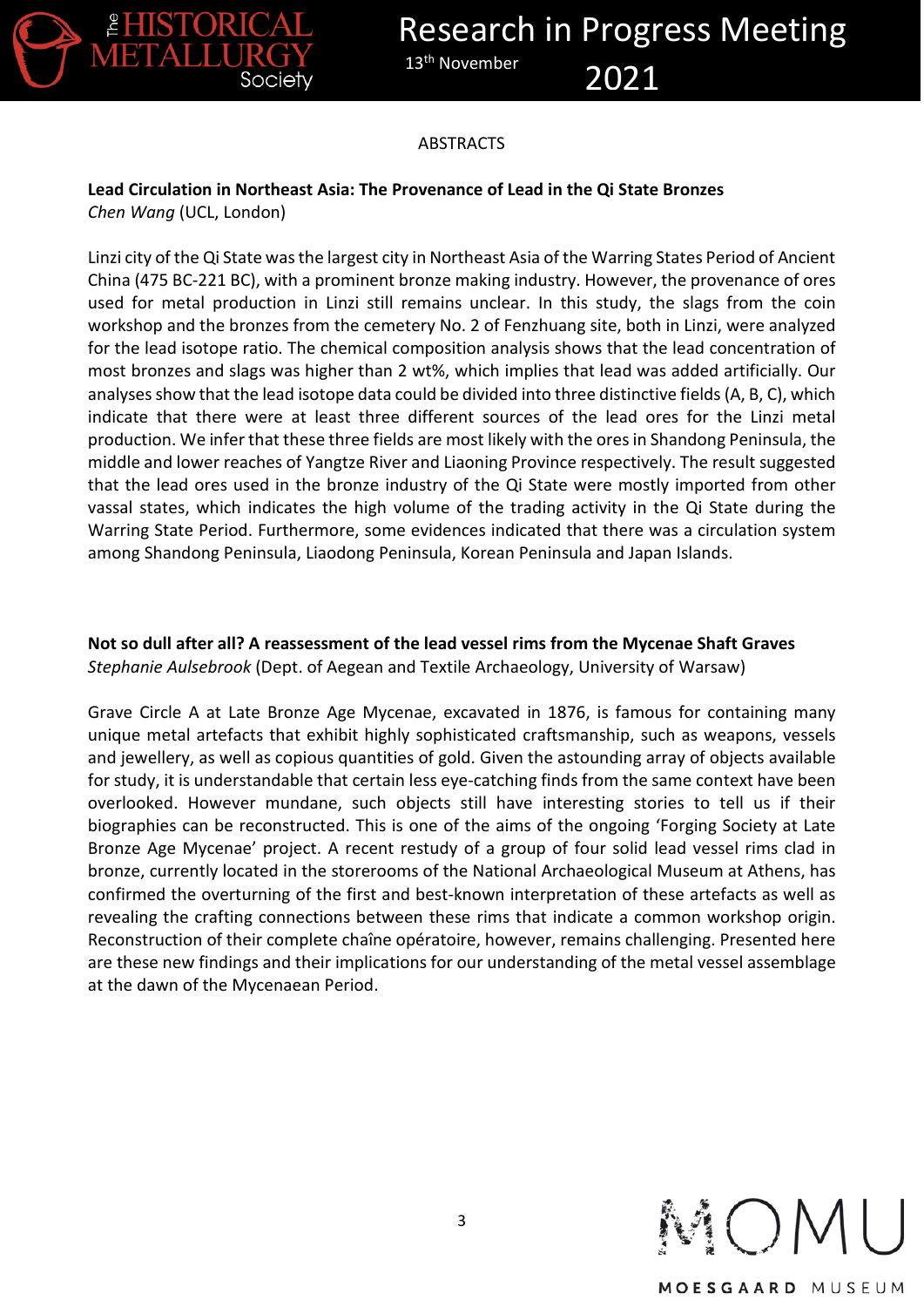# **Archaeometallurgical investigations in Notre-Dame de Paris: research in progress on construction iron and lead after the fire**

*Maxime L'Héritier, Aurélia Azéma, Delphine Syvilay, Emmanuelle Delque-Kolic, Ivan Guillot, Guillaume Sarah, Sandrine Baron, Delphine Neff, Philippe Dillmann* (Université de Paris)

Metallic structures are omnipresent in medieval great stone monuments. The newly opened restoration yard in Notre-Dame de Paris following the 15th April 2019 fire gives a unique opportunity to question the evolution of practices related to these metals over the centuries: quality and use for construction, provenance, recycling... This contribution aims to present the research themes and first results of the "Metal workgroup" of Notre-Dame's scientific program coordinated by French National Research Centre and Ministry of Culture.

The restoration works reveal various iron cramps, chains and series of hitherto unknown iron armatures. Their archaeometallurgical study enables to clarify their role in the building's structure, their chronology, but also their quality and origin, enlightening the builders' choices and the ancient supply circuits. More than 30 iron cramps and pins coming from diverse parts of the masonry or collected in the burnt framework archaeological remains were sampled and analysed by metallography, SEM-EDS to study the production processes and LA-ICP-MS to look for iron provenance. Eight samples were also submitted to tensile tests to determine their mechanical behaviour and ten artefacts were radiocarbon dated. Structural µ-Raman analyses were performed on corrosion layers to study the fire's range of temperature.

Besides, the research focuses on the different uses of lead (covering, decoration, sealing ...) and on the practices of craftsmen according to the period. The identification of the different sources of lead and recycling practices is conducted by means of elemental (LA-ICP-MS) and isotopic analyses (MC-ICP-MS) of more than 300 lead samples coming from lead joints still in place and from the remains of the spire and roof.

**Geochemical and isotopic characterisation of the coin metal of Roman denarii - A multifactorial application tool for numismatic, political, strategic and logistic contexts in the Republic and the Imperial Era.** (Poster Presentation) *Tim Greifelt1, Sabine Klein1, David Wigg-Wolf2*

1 Deutsches Bergbau-Museum Bochum 2 Römisch-Germanische Kommission des Deutschen Archäologischen Instituts Frankfurt

The metallurgical and especially the isotopic composition of silver in the coin metal of Roman republical and Roman Imperial denarii has been more and more intensively investigated in recent years. Only a small number of lead isotope analyses have been included in the analyses of the fineness (Butcher & Ponting 2014), with the help of which further well-founded statements about the origin ofthe metal raw material can be made beyond the chemical fingerprinting.

 $OM$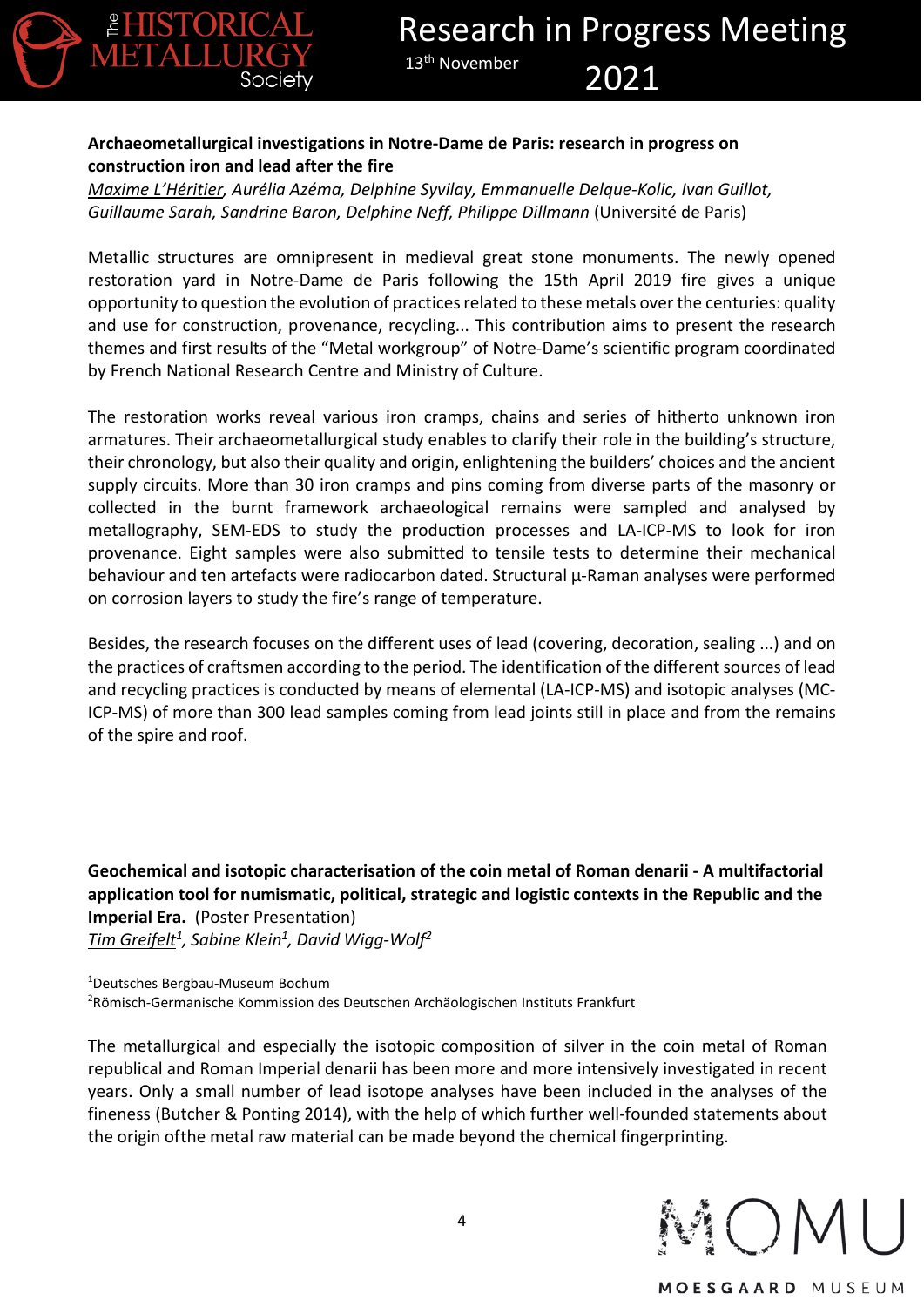

To complement the investigations of Butcher and Ponting, more than 200 additional coins from the period 50 BCE to 240 CE have already been sampled (Historisches Museum Hanau Schloss Philippsruhe; Historisches Museum Regensburg; LWL Museum für Kunst und Kultur Münster; Varusschlacht – Museum und Park Kalkriese). These were examined for their chemical composition and lead isotope ratios; in addition, the copper isotopy of selected coins was measured.

The question arises to what extent the reduction in silver content is due to possible raw material crisesor economic policy decisions? The answer to this question is of central importance for our understanding of Roman economic policy and the economic policy options of ancient states.

Reference:

K. Butcher, M. Ponting (2014). *The metallurgy of Roman silver coinage: From the Reform of Nero to theReform of Trajan*. Cambridge.

#### **The early history of Bradley Ironworks**

*Peter King* (Independent, UK)

Bradley Furnace was the first coke furnace in the Black Country of the industrial revolution, though it had precursors. This was built in 1757 by John Wilkinson, but in recent times a date of 1768 has been quoted, which is actually that of Wilkinson's second furnace there. This results from the work of W.A. Smith in the 1960s, who identified the site of Hallfields Furnace at Bradley and assumed it was his original one. The paper will explore the early history of the furnace.

#### **Roffey – a Medieval centre of iron production?**

*Jack Cranfield* (Dept. of Archaeology, University of Exeter)

While it has been suggested that the Weald of Kent, Sussex and Surrey was a significant centre for making iron during the medieval period, documentary evidence to support this is highly limited and restricted to small numbers of sources. However, an account from Roffey, near Horsham in West Sussex, forms a rare reference to this industry in the 14th century, documenting that in 1327 1000 horseshoes were purchased from a forge at Roffey and sent to the port at Shoreham to supply the Scottish War. While Roffey's ability to supply such a substantial order could suggest an extensive iron industry was present at this date, the absence of further detailed records raises questions on the true extent of iron making and blacksmithing there, and whether Roffey can be seen as a centre for iron production. This paper will consider how a non-invasive archaeological approach, using a combination of geophysical surveying, fieldwalking, artefactual analysis and a broader landscape investigation, can further our understanding medieval ironworking at Roffey and determine the scale of industry at the site.

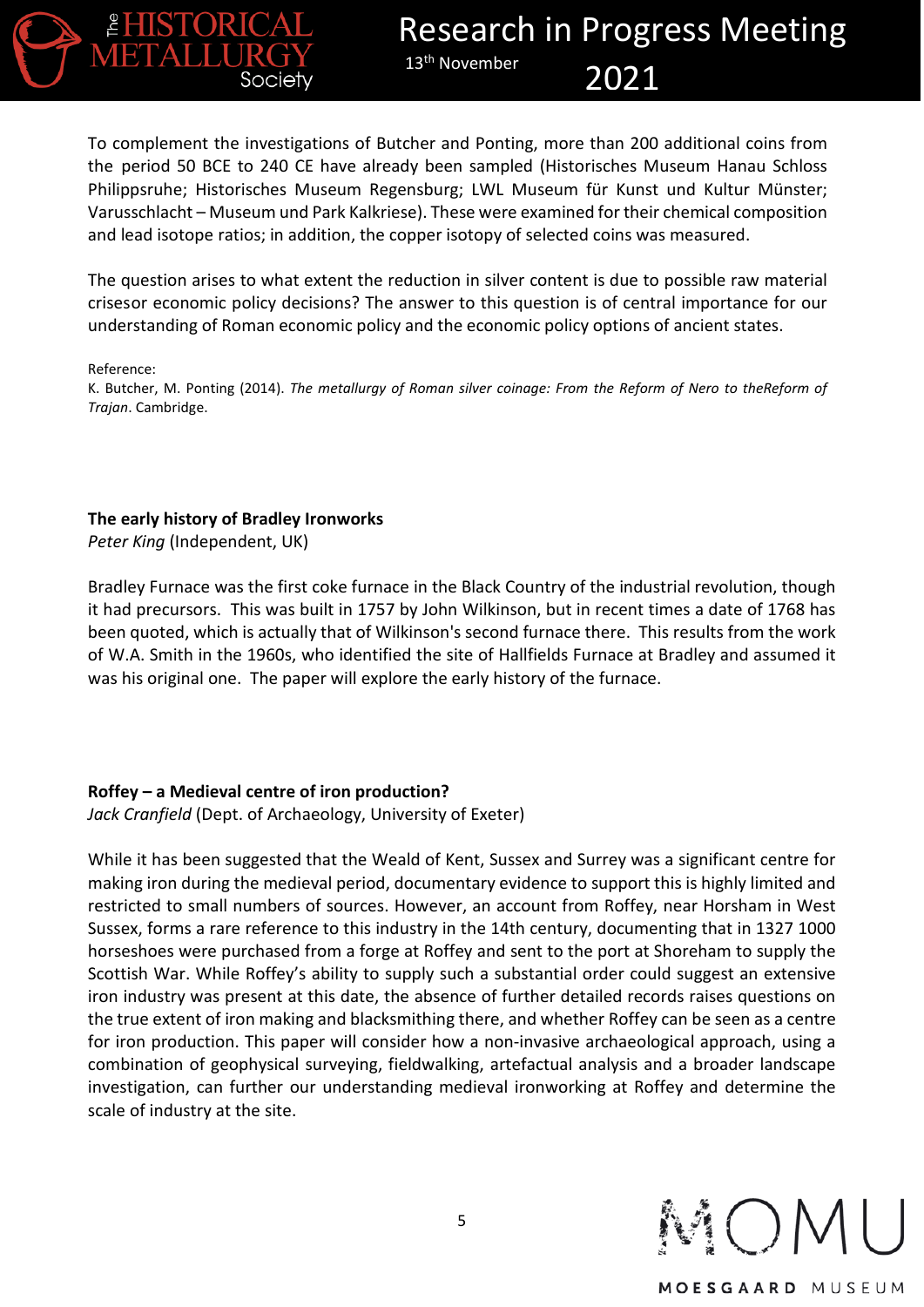

## **Archaeometric dating of smithing slag (Media digest)**

*Patrice de Rijk* (Bad Bayersoien, Germany)

Usually, three types of smithing slag can be recognized: the well-known iron-rich smithing hearth bottom (SHB) or parts thereof, silica-rich slag pieces and parts of the hearth lining. The boundaries between those three types are fluid. Generally, iron-rich smithing slag has a specific weight over 2  $g/cm<sup>3</sup>$ , whereas the silicate rich smithing slag and hearth lining have a lower specific weight.

Smithing slag is usually dated by context and accompanying datable finds. However, this is not always possible and therefore smithing slag from many sites is only roughly dated in the period Iron Age up to Modern times. To refine such rough dating, smithing slag from 177 sites, mainly from the Netherlands, have been studied. By comparing several different parameters in a trial-and-error method, it now has become possible to differentiate between smithing slag from the Roman period (c. 0-500 AD), the Early Middle Ages (c. 500-1000 AD) and the Late Middle Ages (c. 1000-1500 AD) by using slag weight and magnetism only.

By plotting the ratios between iron-rich slag and silicate-rich slag/hearth lining and magnetic and non-magnetic slag, slag from Roman period sites tend to cluster in the higher silicate-rich and nonmagnetic part of the diagram, whereas slag from late medieval sites clusters in the iron-rich magnetic part. The reason for this is not quite understood yet but might relate to the quality of the iron used.

## **Feeling the Peat: an investigation into an alternative metalworking fuel for the Scottish Iron Age** *Paul M Jack* (University of Sheffield)

The limited woodland resources that have characterised the Northern Isles of Scotland for millennia pose serious questions when attempting to understand how prehistoric communities fuelled their iron smelting endeavours. The economics of wood charcoal may have served as an impetus for Iron Age metalworkers to have experimented with other fuel sources. The archaeological evidence from the Northern Isles, and ethnographic studies from the 19th and 20th centuries, tentatively suggests that peat could have been used for such activities. This research aimed to determine if peat charcoal could function as an iron smelting fuel via an experimental campaign. Thermal data recovered from experimental charcoaling and smelting attempts, as well as a metallographic study of the smelting products, has suggested that peat, once charcoaled, may be capable of producing a good quality iron bloom. Moreover, a means of identifying the use of charcoal for smelting archaeologically has been developed using pXRF. These results stimulate questions pertaining to Iron Age resource use and management. The use of peat charcoal would also have strengthened the link between metalworking and watery places, as observed by the use of bog ore in smelting, and the watery deposition contexts of many metalwork hoards. Alternatively, the use of wood charcoal may have been important for performing and upholding status due to its comparative scarcity. The success of statistical analysis to differentiate between the elemental composition of furnace linings exposed to wood charcoal and peat charcoal opens a new avenue for identifying Iron Age fuel use.

VOM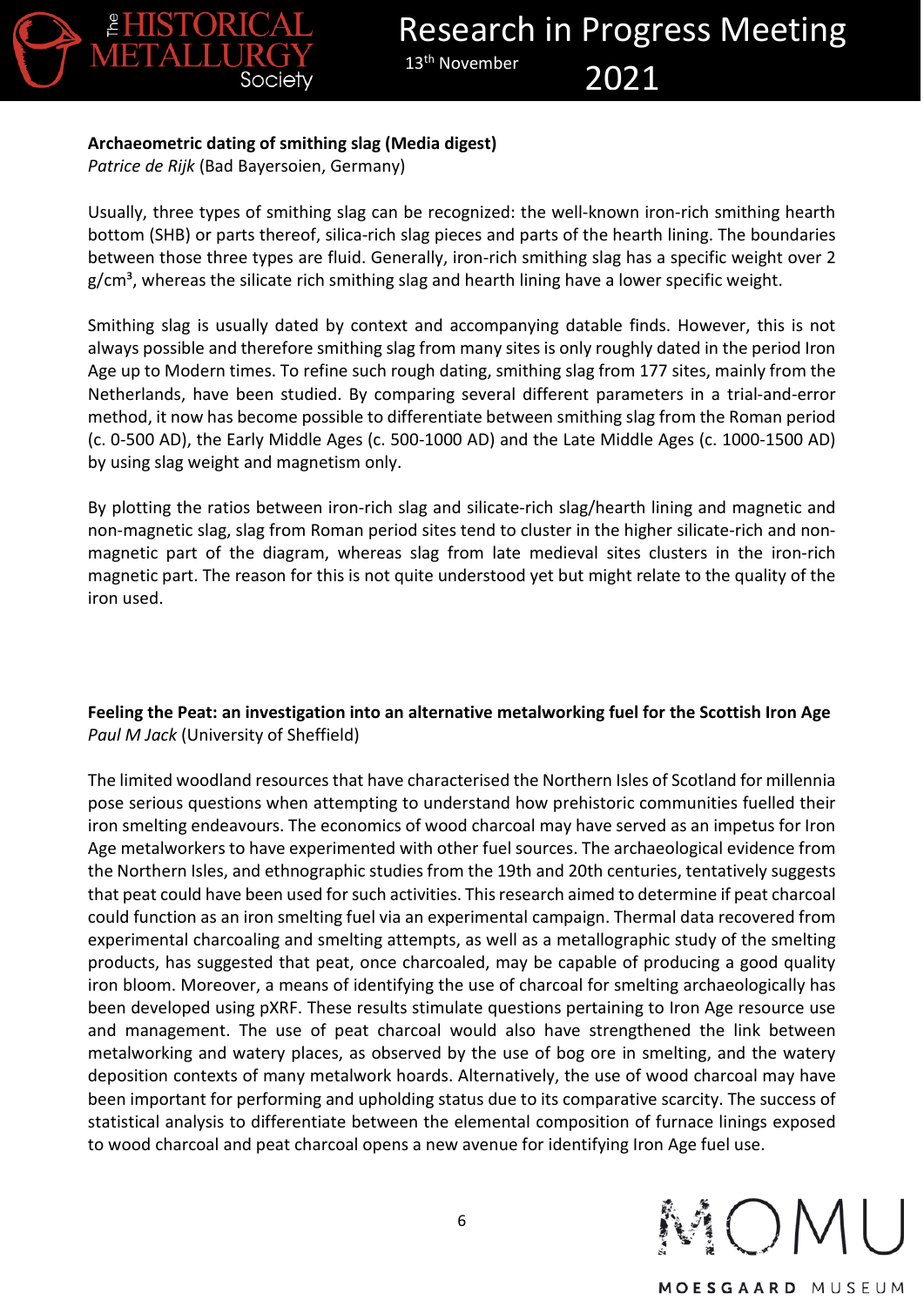

# **From OXALID to GlobaLID: A substantial upgrade of a well-known data pool of lead isotopes for metal provenancing using R and Shiny App**

*Sabine Klein 1,2,\*, Thomas Rose 3,4, Katrin J. Westner 5, Yiu-Kang Hsu <sup>6</sup>*

<sup>1</sup>Forschungsbereich Archäometallurgie, Leibniz-Forschungsmuseum für Georessourcen/Deutsches Bergbau-Museum Bochum, Am Bergbaumuseum 28, 44791 Bochum, Germany, sabine.klein@bergbaumuseum.de 2 FIERCE, Frankfurt Isotope & Element Research Centre, Goethe Universität, Altenhöferallee 1, 60438 Frankfurt am Main, Germany

3 Department of Archaeology, Ben-Gurion University of the Negev, Be'er Sheva, Israel, roseth@post.bgu.ac.il 4 Dipartimento di Scienze dell'Antichità, Sapienza – Università di Roma, Rome, Italy

5 Ecole Normale Supérieure de Lyon, CNRS, Université de Lyon, Lyon, France, katrin.westner@ens-lyon.fr

6 Forschungsbereich Archäometallurgie, Leibniz-Forschungsmuseum für Georessourcen/Deutsches Bergbau-Museum Bochum, Am Bergbaumuseum 28, 44791 Bochum, Germany, yiu-kang.hsu@bergbaumuseum.de

Lead (Pb) isotope geochemistry is an approved key method in archaeological sciences to reconstruct the resource provenance of metals. Comparing the Pb isotopic "fingerprints" of objects with ores allows the reconstruction of trade networks of past civilisations, enabling insights into economic, societal, and cultural developments of the ancient world. Successful interpretation of Pb isotopes of metal artefacts rely crucially on the published ore data, which are partly only available from preor re-digitised publications. Access to non-digitised data can be difficult, because not all institutions can provide equal access to all relevant publications to their researchers. Pb isotope reference data collections were compiled by individual working groups, usually focussing on regions of interest. Hence many blank regions exist, but it remains unearthed whether they occur due to missing research interest or rather due to lacking research infrastructure of the investigating researchers. A great step towards a larger-scale Pb isotope collection came with the OXALID database in the early 2000s. Still up today, OXALID is the most used and cited source for reference data, but the limitation of OXALID and other currently available Pb isotope data collections is that they cannot be easily edited, modified, and verified in accordance with the rapid increase in newly published Pb isotope data. Additionally, the majority of data are focussed on Europe and particularly the Mediterranean region, and therefore are of little use to researchers from other parts of world. Integrated metainformation still lacks severely. Riding the wave of open science and new data infrastructures, the authors are endeavouring to digitalise and construct a global Pb isotope database. Coupled with an interactive web application based on R and ShinyApps that offers its users many statistical and graphical data tools, GlobaLID is a highly promising approach for the modernisation of archaeometry as an applied geoscience discipline.

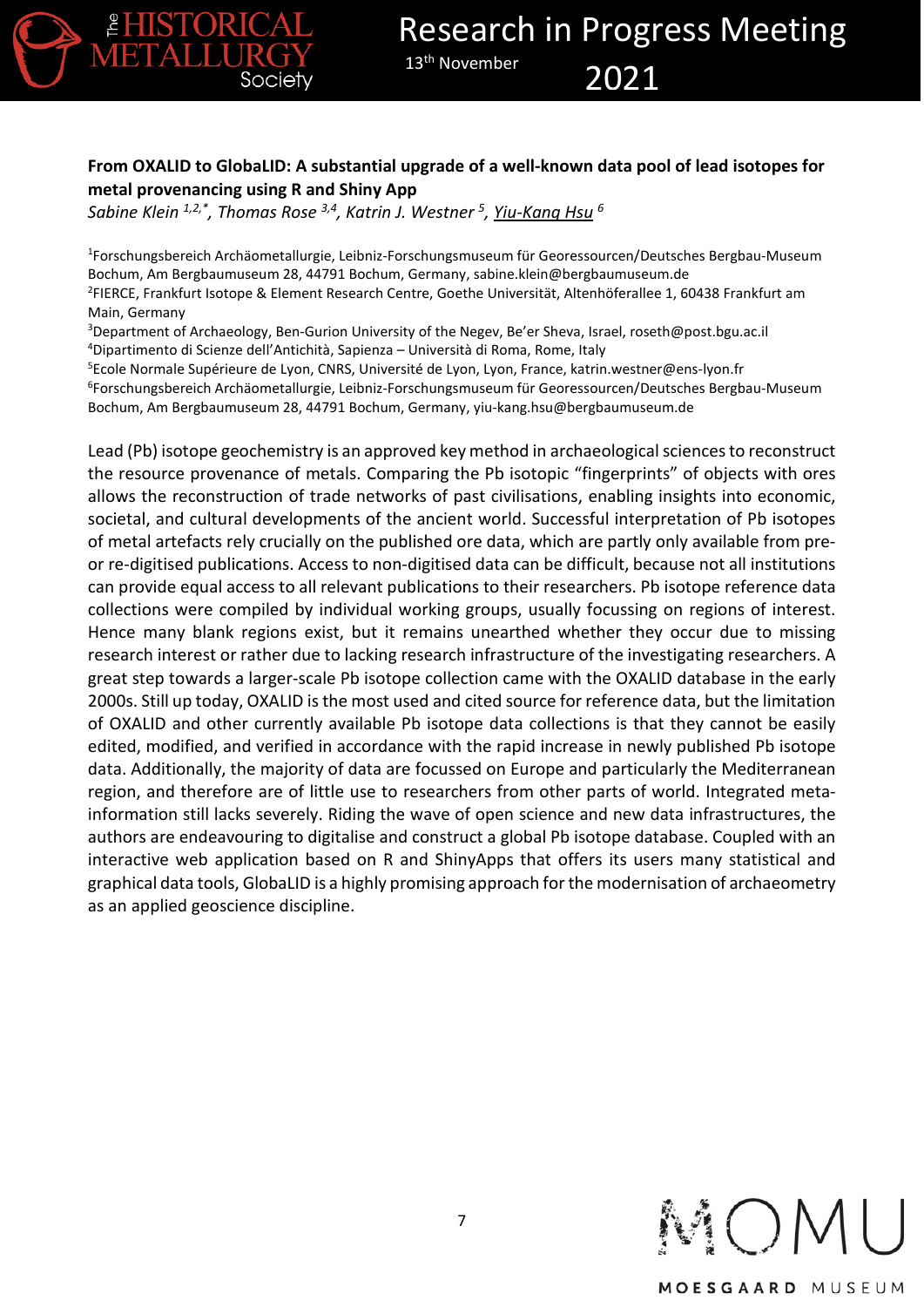

#### **Innovations in the Development of Tin Bronze Metallurgy in the Bronze Age of Iran (ca. 3000 - 1500 BCE) – A Multidisciplinary Research** *Omid Oudbashi1, Mathias Mehofer2*

<sup>1</sup> Art University of Isfahan, Iran <sup>2</sup> VIAS-University of Vienna, Austria

Within an ongoing cooperation project between the Art University of Isfahan and the Vienna Institute for Archaeological Science, University of Vienna, the emergence and spread of tin bronze metallurgy in the Iranian Plateau during the Bronze Age (3rd – 2nd millennium BCE) is investigated. Despite of the importance of the copper alloys metallurgy during the Bronze Age, there is limited systematic scientific data about the copper base metallurgy and alloying processes in this period. Nevertheless, it is obvious that the tin bronze technology occurred widely through the Middle and Late Bronze Age (ca. 2500 to 1500 BC). It is also very interesting to note that the application of tin bronze emerged during the Early Bronze Age in western Iran, where previously copper and arsenical copper were used. In this paper, the analytical results of some copper based artefacts and metallurgical materials are presented and analysed based on the multianalytical methods to show the emergence and development of tin bronze during the Bronze Age. The results showed that tin bronze occurred during the EBA in the western Iran while arsenical copper was the main metallic material used in other parts of Iran, especially central and eastern Iran. Furthermore, it is worth noting that the spread of tin bronze metallurgy occurred more during the MBA and LBA. Accordingly, it can be concluded that although tin bronze metallurgy started already during the EBA in the western Iranian Plateau, it became a commonplace during the second millennium BC as a dominant material in the archaeometallurgy of the prehistoric Iranian Plateau.

# **Bronze Age machine production? An assessment of the minimum variation in bronze artefact reproduction using clay and soapstone moulds.**

*Bart Cornelis<sup>1</sup>, Jakob Thøsing Hviid<sup>2</sup>, Christian Steven Hoggard<sup>3</sup>, Thomas Birch<sup>4</sup>.* 

- <sup>1</sup> University of Groningen MA student
- ² Aarhus University
- <sup>3</sup> University of Southampton
- ⁴ Moesgaard Museum

The Bronze Age introduced a new manufacturing technology by using bivalve moulds to cast copperalloy objects. Moulds offer the potential of reproducing existing artefacts by replicating them in clay by using a positive, or by reuse of the mould proper<sup>1</sup>. The reproductive fidelity of moulds facilitates a means of standardisation which is increasingly measured with the coefficient of variation (CV). The output of a CV is a percentage with a low percentage representing a higher degree of standardisation. However, a CV is highly dependent on the material and production technology. Therefore, an empirically derived CV is required to measure the minimum variation attainable to assess what could be regarded as 'standardised' for copper-alloy casting technology. In so doing, experimental archaeology was used to produce one soapstone and eight clay bivalve moulds in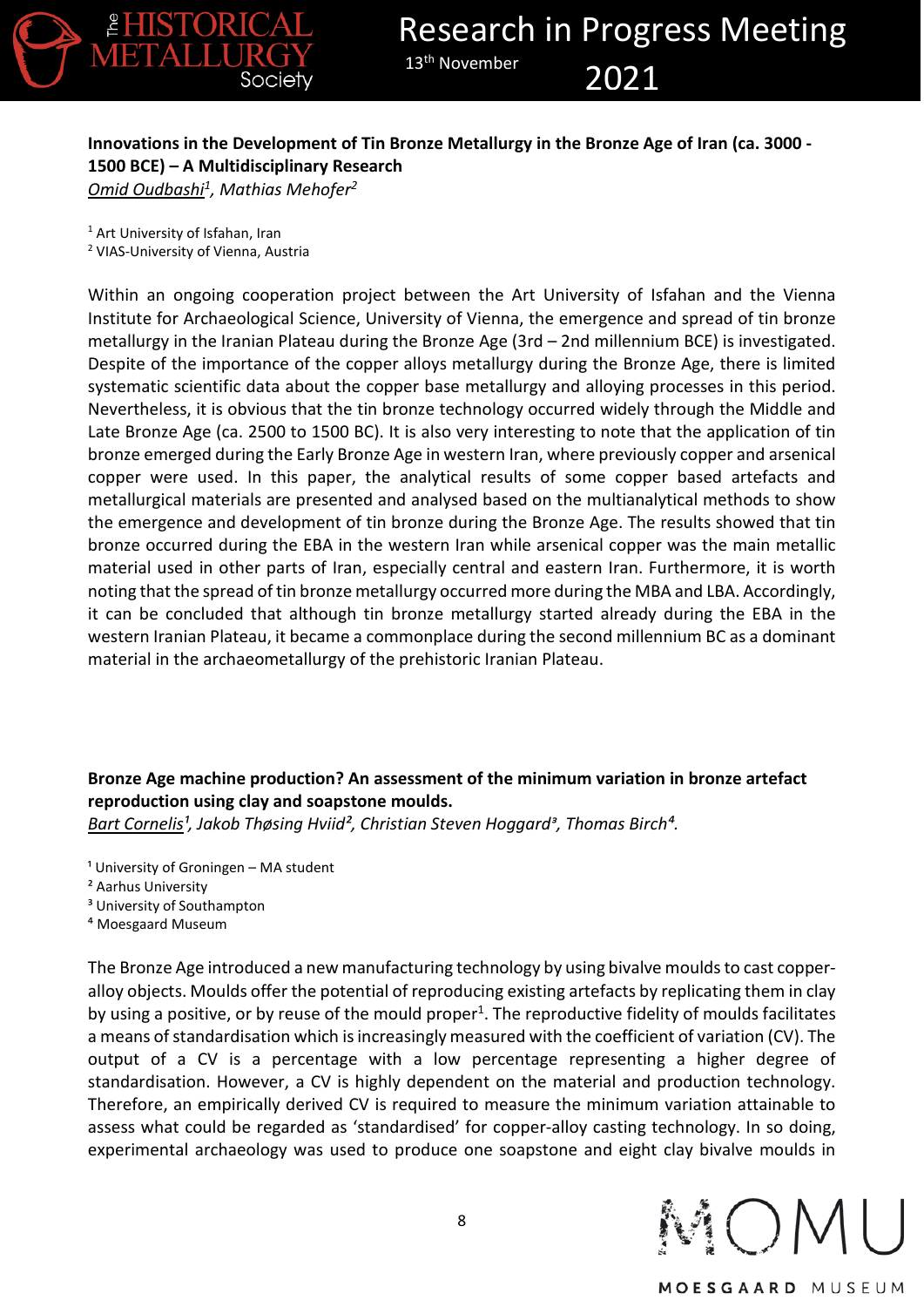

order to cast ten palstaves per mould type. The resulting CV's indicate that soapstone moulds can reproduce objects more accurately than clay moulds as a single stone mould can be reused multiple times, whereas clay moulds seldom survive a single use. The outcome provides a CV that can benefit future Bronze Age research by acquiring a baseline CV for each mould type, which can be used to assess standardisation within typologies or hoards. Furthermore, the CV could aid in assessing craftsmanship, identifying workshops or typological fidelity towards the shape of an artefact.

#### Reference:

 $1$  Flohr Sørensen, T., 2012. Original copies: seriality, similarity and the simulacrum in the Early Bronze Age. Danish Journal of Archaeology, 1(1), pp.45-61.

#### **Investigation of ancient iron and copper production remains from Irtyash Lake (middle Trans-Urals, Russia)**

*Ivan S. Stepanov<sup>1\*</sup>, Dmitry A. Artemyev<sup>1</sup>, Anton M. Naumov<sup>2</sup>, Ivan A. Blinov<sup>1</sup>, Maxim N. Ankushev<sup>1</sup>* 

<sup>1</sup>South Urals Federal Research Centre of Mineralogy and Geoecology UB RAS, 456317, Russia, Chelyabinsk District, Miass.

<sup>2</sup>Municipal government institution of the Ozersk urban district of the Chelyabinsk region "City Museum"

In the mountain-forest zone of the middle Trans-Urals, iron technology is conventionally thought to have been adopted during the local early Iron Age (EIA, 7th-3rd c. BCE) by the skilled bronze-working population of the Itkul culture. However, these claims remain unresolved at present. We analyse via SEM-EDS iron-metallurgical slags, iron ores, technical ceramics, iron object and copper slags from one of the key clusters of Itkul sites, Irtyash Lake, in order to provide first insight into past metal production practices, exploited ore sources and the possible link between copper and iron metallurgy in this part of the Urals. The results confirm bloomery smelting of local ironstone ores in Irtyash area, at least during the early medieval period. Beyond that, the analyses provide the first evidence for small-scale iron-smithing at the EIA sites of Irtyash-1 and Shatanov-5, alongside secondary copper-working activities. The compositional similarity observed between iron- and copper-working slags from Irtyash-1 indicates the deliberate use of steatite-bearing clay mixtures for iron and copper-metallurgical ceramics, which is likely related to their refractory properties. The iron-working slags from the EIA sites suggest the use of iron ores associated with copper deposits, although primary slags formed during the smelting of these iron ores were not identified. It is possible that the early trials iron metallurgy in the middle Trans-Urals, during the EIA, were stimulated by the rich experience of the Itkul population with copper metallurgy and their deep knowledge of the diverse mineral resource base of the Urals.

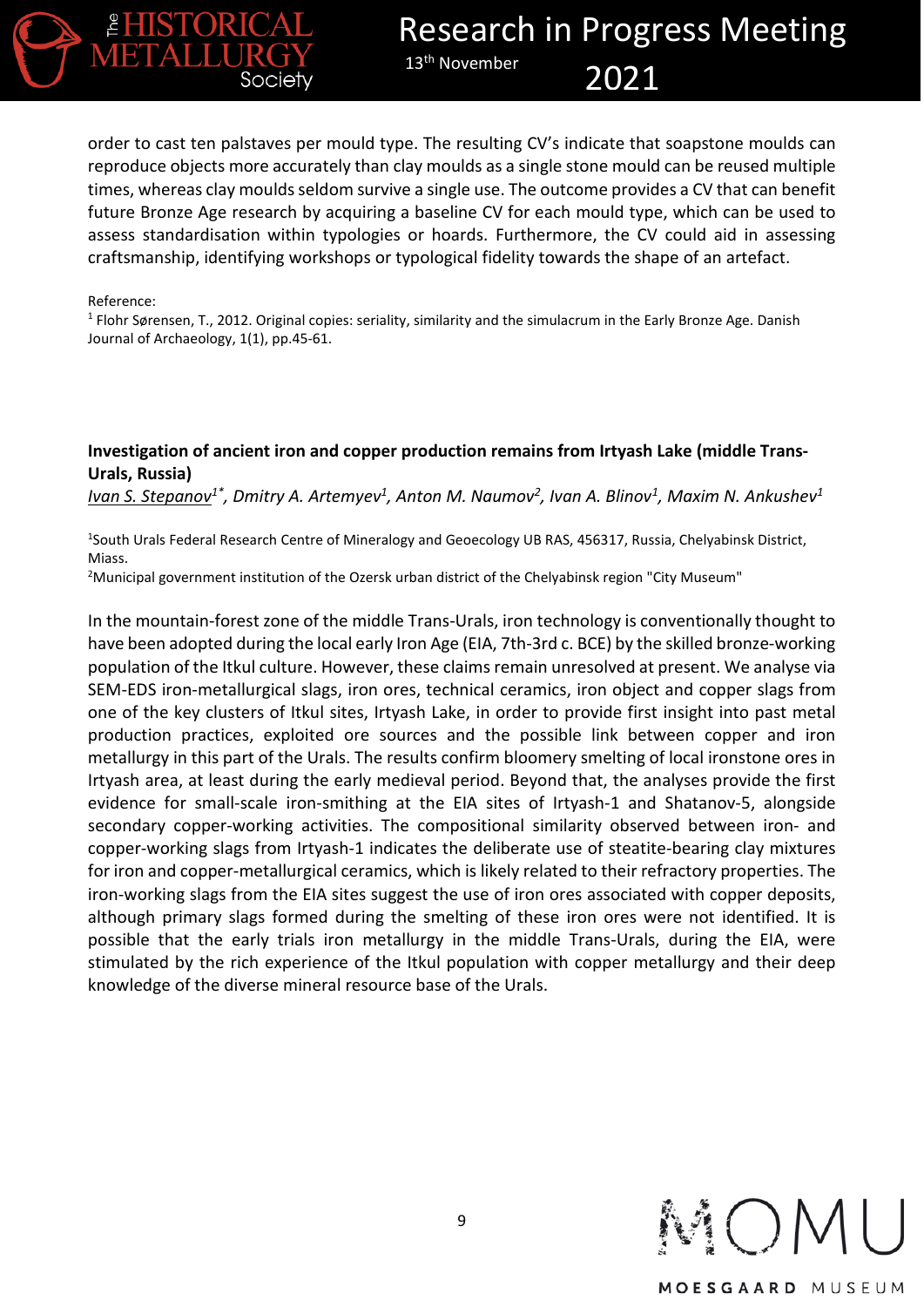

## **Attempts to repoduce graphite morphology in ancient Chinese malleable cast iron** *Donald Wagner* (Independent, Denmark)

I suppose it is well known by now that iron casting and malleablizing annealing were practised in China by 300 BCE, probably earlier. The graphite morphology in some of the artefacts is unexpected, with spherulitic graphite where more nest-like nodules would be expected, given the very low sulphur content.

Some thirty years ago I did some experiments which gave a partial explanation, showing that the phenomenon appears in thin-sectioned castings with very low silicon. I have no chance to continue this work, but perhaps I can persuade others to look into it.

### **A Chaîne Opératoire Approach to Copper Production in the Niari Basin, Republic of the Congo, 15th-17th c. CE**

*Braden Cordivari* (Institute for the Study of the Ancient World, New York University)

Copper has been exploited in Central Africa since at least the mid-1st millennium CE. Prior to the widespread introduction of European brass in the course of the 19th century, unalloyed copper was the main prestige metal in the region, used for status items, ornaments and currencies. Copper ingots also played an important role in long distance trade throughout Central Africa. The Niari Basin, South Republic of the Congo, was the primary copper deposit exploited in West Central Africa that supplied the main polities of the area during the second millennium CE. This project considers copper production in the Niari Basin during a period dated to the mid-15th/mid-17th centuries CE. Reconstructed technical parameters inform an understanding of social and economic dynamics within the Niari and articulate with discussions of the broader regional exchange of copper.

Using a combination of pXRF, OM, SEM-EDS, and FTIR, the project assesses the structure and composition of slags and technical ceramics from sites associated with two different regional productions: Moubiri-type at the site of Kingoyi near Mindouli and Kindangakanzi-type at Kindangakanzi near Boko-Songho. Similarities in chaînes opératoires suggest sharing of metallurgical knowledge at mining and smelting sites. Both sites are characterised by crucible smelting and the reuse of refractory domestic pottery as crucibles. Moubiri-type pottery is alumina-rich, while Kindangakanzi-type pottery is formed from a magnesia-rich clay, a refractory crucible type unique in sub-Saharan Africa. The interactions between these two types of regional production are considered through the theoretical lens of communities and constellations of practice.

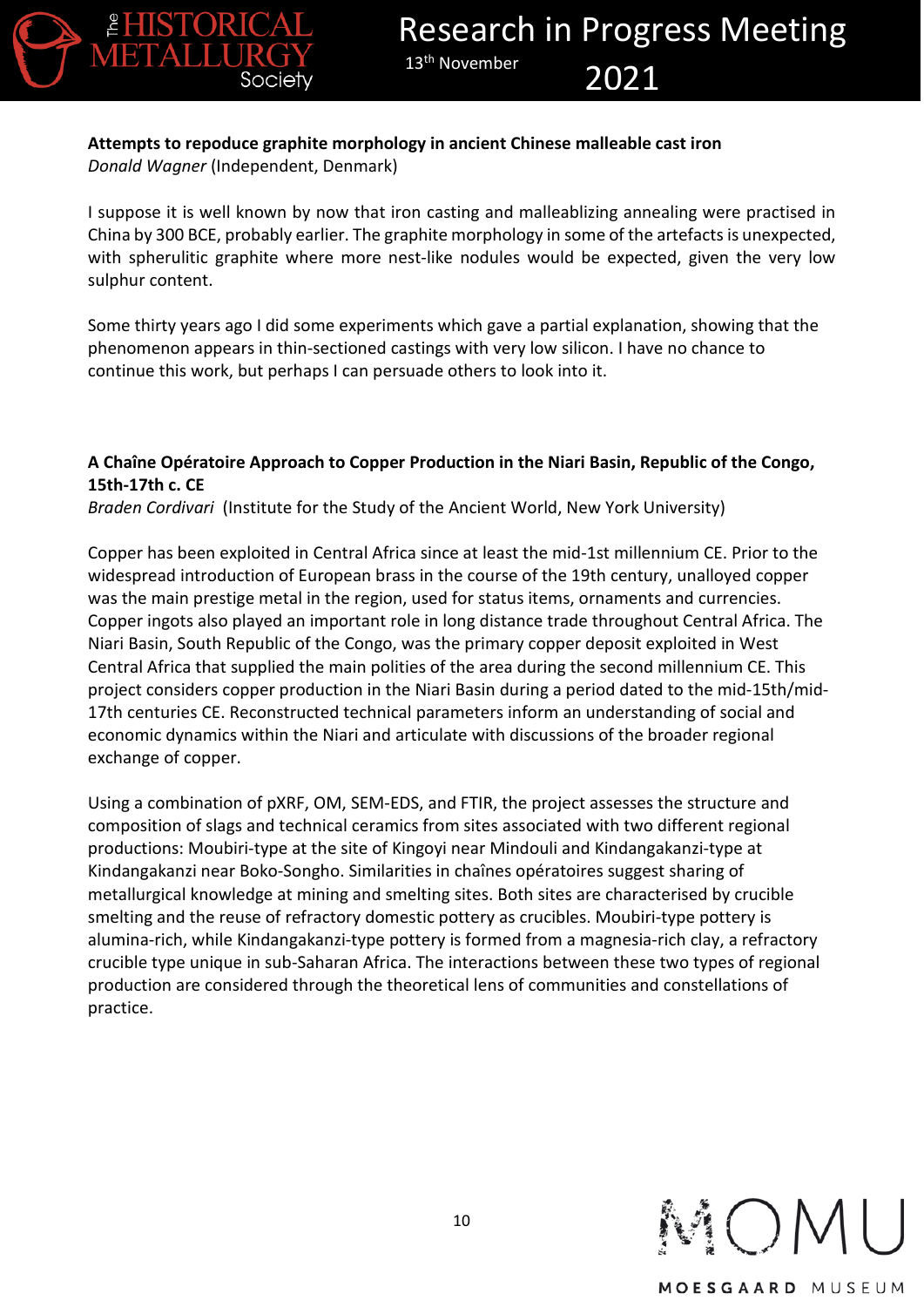

# **Fe-P prills in wootz crucibles from Telangana, India**

*Meghna Desai, Thilo Rehren, S Jaikishan*

Telangana was a pre-modern wootz steel production center in south-central India. The refractory crucible fragments from various sites in Telangana consist of three distinct layers: the vitrified inner crucible slag layer, the tempered main body of the crucible, and a heavily vitrified outer fuel ash glaze layer. Iron prills, formed as a result of the strongly reducing environment during the use of the crucibles, are found across all the layers of the crucible fabric. Particularly in the vitrified fuel ash glaze layer large Fe-P prills very rich in phosphorus were identified using SEM-EDS, with Fe3P, Fe2P and  $\alpha$ -Fe. The co-existence of the three phases in the prills was determined using the EDS values and Fe-P phase diagram. This presentation discusses the conditions under which these Fe-P prills formed, on the basis of interaction of iron with phosphorus, conditions of phosphorus enrichment and the prill solidification temperature. In addition, we explore to which extent the study of these prills furthers our knowledge on fuel ash interaction with the external crucible fabric, and whether it contributes substantially to the study of crucible steel production.

#### *CUPRUM, QUO VADIS***: "Sheikh-Ali" copper mine, new insights for Cu-As metallurgy in 3rd Millennium BC, Iran** *Mohammadamin Emami1,2, Christopher P. Thornton3*

<sup>1</sup>Art University of Isfahan, Department of Conservation and Archaeometry, Isfana, Iran 2 Institut de Recherche sur les Archéomatériaux-Centre de Recherche en Physique Appliquée à l'Archéologie, Université Bordeaux Montaigne, France 3 University of Pennsylvania Museum

Scientific and especially archaeometallurgical investigations on ancient mining operations and metallic ore sources in Iran have significantly increased over the past few decades. Statements confirm that the primary metal extraction and ore processing were undertaken from the 3th millennium was practiced in south east of Iran by innovative arsenic Bronzes. However, the first evidence of metal extraction in Iran also goes back to 6500 BC from Tappeh Ali-Kosh, located in the Dehloran Province wets of Iran.

The most important archaeometallurgical finds from Kerman on the processing of native copper are from 3200 until 3600 BC and belong to Tappeh Yahya, Shahdad and Jiroft area; where native copper have been melted. Kerman Province in southern Iran has always been considered regarding the mining and ore processing, due to enrichment of this region by means of polymélange metals outcrops.

The area of "Sheikh-Ali" is introducing in this research as one of the significant sites for various metallic components and polymetallic ores which were probably explored in the Antiquity. The "Sheikh Ali" copper deposit is located in a geological corridor called Hajiabad-Kahnoudj and between Kerman and Bandar Abbas. The deposit is about 270 km south of Kerman and geologically belongs to "Ophiolithic Mélange" formation in the south of the Zagros metalogeny zone. The type of deposit